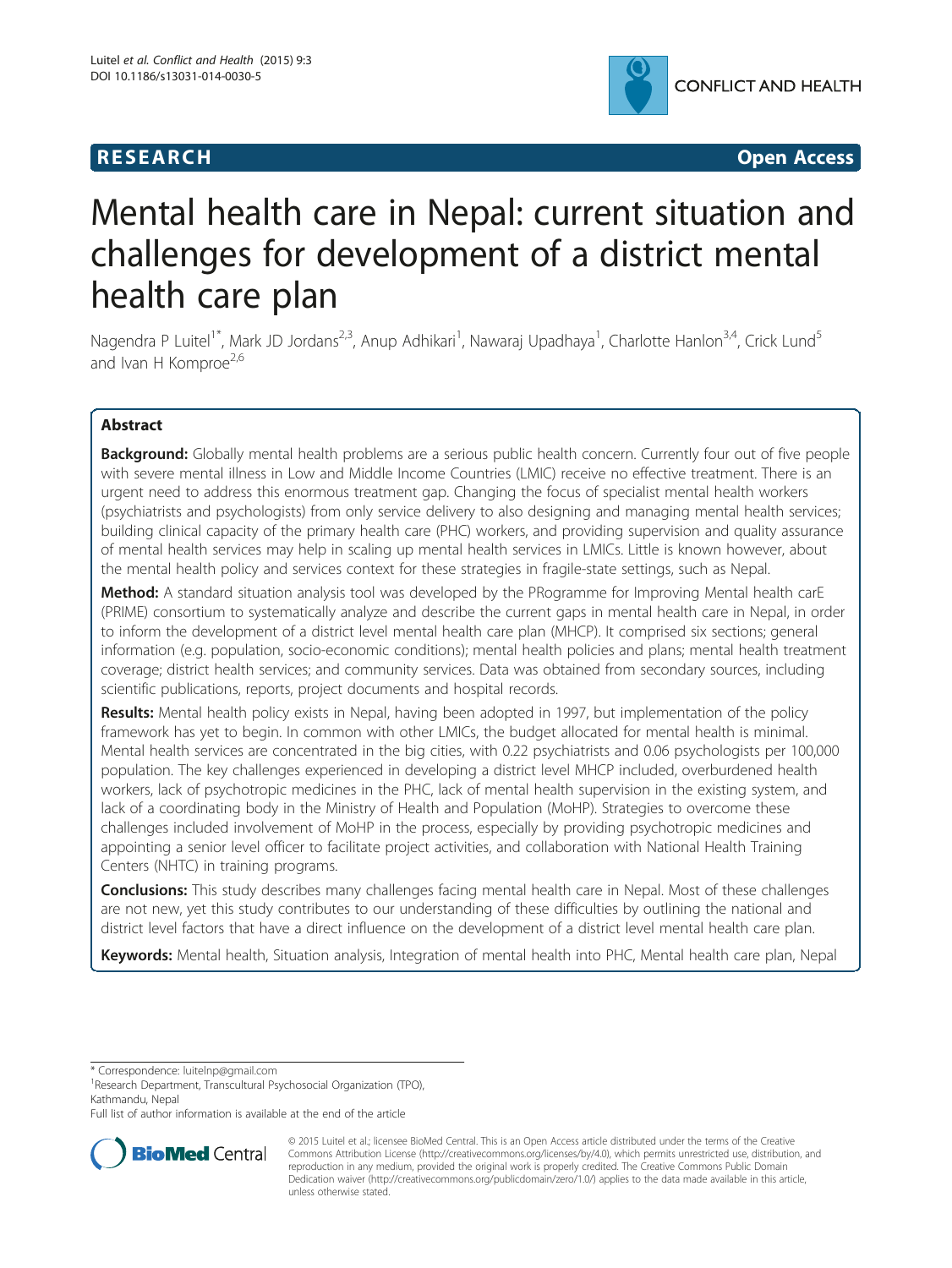#### Introduction

Globally, mental health problems are a serious public health concern accounting for 7.4% of disability adjusted life years (DALY), and 22.9% of all years lived with disability (YLD) [[1\]](#page-9-0). It is estimated that four out of five people with mental illness in Low and Middle Income Countries (LMIC) receive no effective treatment and mental health is often one of the lowest health priorities in those settings [[2,3\]](#page-9-0). Studies have documented several adverse consequences of untreated mental illness, including poverty [\[4](#page-9-0)], and premature death [\[5\]](#page-9-0). One of the major barriers to scaling up mental health services in LMIC is the scarcity and unequal distribution of specialist mental health professionals [\[6](#page-9-0)]. For example, the median number of psychiatrists per 100,000 population in LMIC is 0.05 whereas this number is 8.59 in high-income countries [[7](#page-9-0)]. There is estimated to be a shortage of 1.18 million mental health workers in LMICs alone [[6](#page-9-0)].

In recent years, a number of initiatives have been taken to reduce the treatment gap for mental health problems [[8](#page-9-0),[9](#page-9-0)]. Evidence is accumulating that mental health services can be delivered effectively by primary health care workers through community-based programs and task-sharing approaches [[10,11\]](#page-9-0). Changing the role of specialist mental health workers (i.e. psychiatrists and psychologists) from a predominant focus on service delivery to also designing and managing mental health services, building clinical capacity of the primary health care (PHC) workers, and providing supervision and quality assurance of mental health services, could help in scaling up mental health services in the LMIC [\[8,12](#page-9-0)]. The World Health Organization (WHO) launched the mental health Gap Action Programme (mhGAP) for prioritizing mental, neurological and substance use disorders in 2008 [\[3](#page-9-0)]. The aim of mhGAP is to facilitate the delivery of evidence-based interventions by non-specialized health workers in primary health care settings; in addition, mhGAP also advocates scaling up of mental health care through integration of mental health into primary health care [\[3\]](#page-9-0).

Recently Nepal emerged from a decade-long conflict which claimed the lives of more than 16,000, while many more were subjected to torture, intimidation, extortion, and abduction. Nepal had the highest number of forced "disappearances" in the world in 2003 [[13](#page-9-0)]. The conflict also had an impact on the health system of Nepal. During the period of conflict, health staffs were intimidated and tortured by both the Government forces and insurgents. Vehicles carrying medicine and equipment were stopped so delivery of essential supplies was disrupted [[14\]](#page-9-0), which impeded efforts to strengthen the health system and to provide quality health services [[15\]](#page-9-0). Despite the deterioration caused by the conflict, Nepal has made significant progress over the last few years, in terms of improved health status and living standards of the population. The National Health Policy of Nepal, 1991, emphasized the importance of decentralizing the primary health care system to the rural population and providing services in an integrated manner - from the tertiary to sub-health post level – in order to bring about health improvements [\[16\]](#page-9-0). Community participation is ensured at all levels of health care through the activities of Female Community Health Volunteers (FCHV). In Nepal's health care system, Sub Health Posts (SHPs) are the first institutional contact point for basic health services. Altogether, there are 3,129 SHPs in the country which provide essential health care packages and also monitor the activities of FCHVs and other community level health care activities. Health Posts (HP) are the next tier of the health care system and they offer the same package of essential health care services as SHPs, with the additional service of birthing centers. Health Posts also bear responsibility for monitoring the SHPs activities. Altogether there are 676 HPs in the country. SHPs and HPs are not staffed by medical doctors but instead are staffed by Health Assistants (HA), Community Medical Assistants (CMA) and Auxiliary Health Workers (AHW), are responsible for out-patient department (OPD) and emergency management in the HPs and SHPs. In addition, the Auxiliary Nurse Mid-wife (ANM), Village Health Workers (VHW) and Maternal and Child Health Workers (MCHW) are responsible for conducting outreach clinics, immunizations, and maternal and child health, especially antenatal and postnatal care. The third tier of health care comprises the Primary Health Care Centers (PHCC), are an upper-level health care facility established in each electoral area, as a first referral point. The major services delivered within PHCCs are general medical care (including mental health services); family planning, maternal and child health, basic laboratory investigations and provision of the basic health care services that are available in HPs and SHPs. PHCC's are staffed by medical doctors. The district hospital is the highest level health institution within a district. The District Public Health Office (DPHO) or District Health Office (DHO) is responsible for coordinating health care activities in a particular district area.

Recently, a consortium of research institutions and Ministries of Health in five countries in Asia and Africa (India, Nepal, South Africa, Ethiopia and Uganda), with partners in the UK and the World Health Organization (WHO) established the PRogramme for Improving Mental health carE (PRIME) to study the implementation and scaling up of treatment programs for priority mental disorders in primary and maternal health care contexts [[17\]](#page-9-0). As part of the formative work of PRIME, we conducted a situation analysis to systematically analyze and describe the current gaps in mental health care in Nepal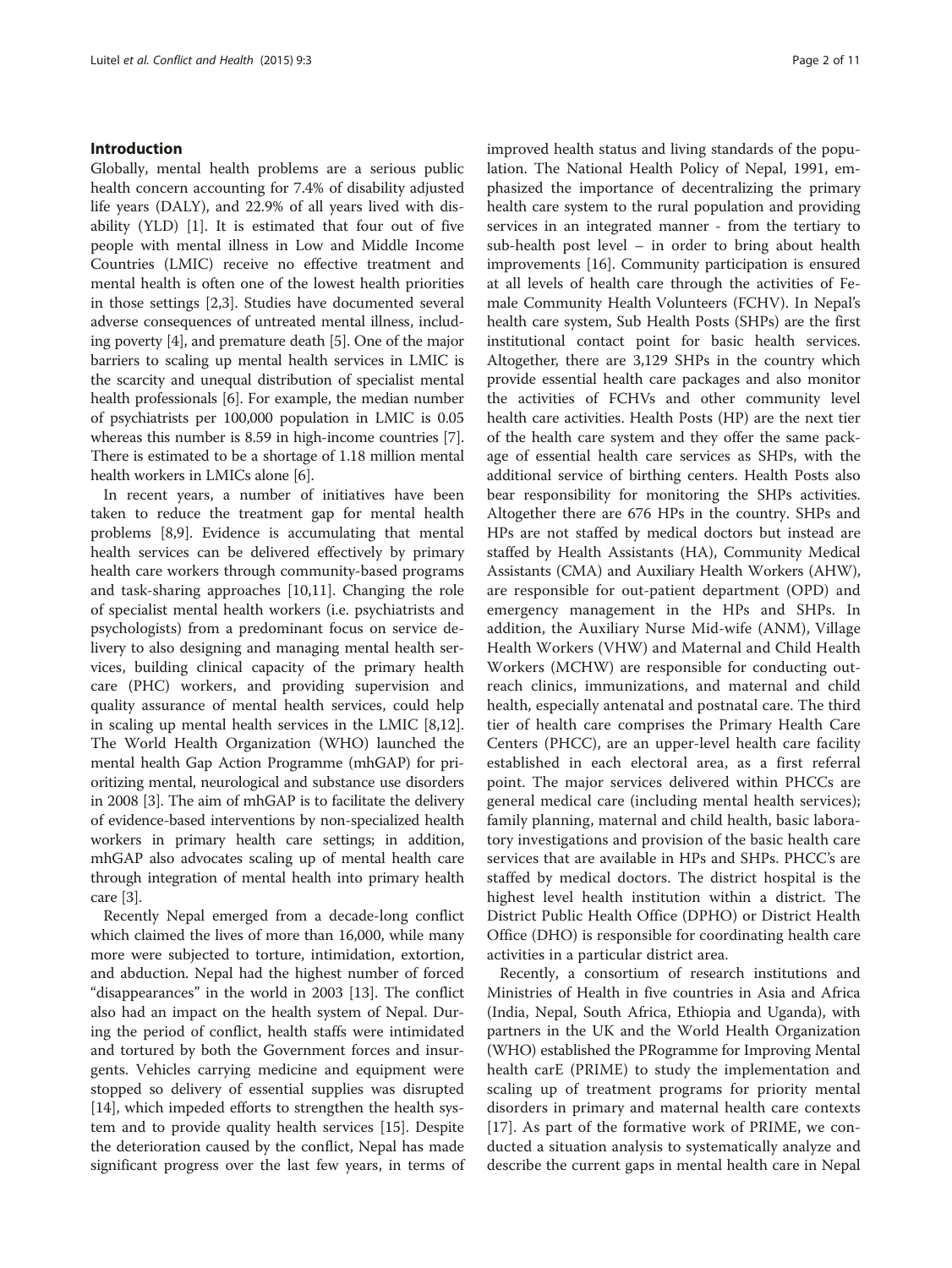and inform the development of a district level mental health care plan (MHCP). Some of the district level data (PRIME cross country paper) has been published elsewhere [[18\]](#page-9-0); this paper presents in depth data regarding the current mental health situation in Nepal and describes how the national context and district situation are influencing the development of the district level mental health care plan. The results have been interpreted in line with the World Health Organization recommendations for integrating mental health into the primary health care setting [[19,20](#page-9-0)].

#### Method

#### Setting

Nepal, a landlocked country situated between India and China, is the poorest country in South Asia. The United Nations ranks Nepal 157<sup>th</sup> out of the world's 186 countries on the Human Development Index (HDI) with 69.1 years life expectancy at birth [\[21](#page-9-0)]. The total population of the country is approximately 28.5 million with the majority (86%) of the total population living in rural areas. Nepal experienced ten years of violent insurgency from 1996 to 2006, initiated by the Communist Party of Nepal Maoist (CPN-M) this was in response to the party's dissatisfaction regarding gender and caste inequality, and low quality governance. The war formally ended in November 2006 with a comprehensive peace agreement between an alliance of political parties and the Maoists. In 2008, constituent assembly elections were held with the purpose of drafting a new constitution within the following two years. However, after four years, no constitution had been written and consequently the constituent assembly was dissolved in 2012. After a year of political deadlock, a new interim government was formed which successfully completed the election of a second constituent assembly in November, 2013 and handed over power to the newly elected representatives.

#### Instrument

A baseline situation analysis was conducted in the five PRIME study sites (Nepal, India, Ethiopia, Uganda and South Africa), to describe the factors relevant to the development and implementation of a district-level mental health care plan [[18\]](#page-9-0). This study used the situation analysis tool developed by the PRIME consortium ([http://www.prime.uct.ac.za/images/prime/PRIME\\_Final\\_](http://www.prime.uct.ac.za/images/prime/PRIME_Final_Situational_analysis_Tool.pdf) [Situational\\_analysis\\_Tool.pdf](http://www.prime.uct.ac.za/images/prime/PRIME_Final_Situational_analysis_Tool.pdf) ) to collect baseline information relevant to developing a plan to implement and scale up mental health care in Nepal. Details of the development of the situation analysis tool have been reported but the essential components will be outlined in brief [[18](#page-9-0)]. The situation analysis tool emphasizes those factors which were identified by previous reports, as being important for

successful integration of mental health into primary health care [\[22\]](#page-9-0) and those that were required for implementation of the WHO's mhGAP-IG [[23](#page-9-0)] in the PHC setting. The instrument comprises six sections: Section 1 has 39 items which cover population, economic, health, and social indicators. Section 2 has 15 items including areas such as political support, budget, policy, plan, legislation, benefits and human resources for mental health care. Section 3 focuses on mental health treatment coverage in a district and consists of 19 items related to prevalence of MNS disorders, number of people receiving care and estimated treatment coverage. Section 4, with 62 items, explores district level information about general health services and human resources, mental health care delivered in primary care and health systems structures to support mental health care in PHC. Section 5 has 17 items to document community level information in a district such as; socio-cultural aspects, non-health sector organizations and awareness-raising activities. Section 6 has 4 items related to; health information reporting, monitoring and evaluation systems in a district. The national level data included within the situation analysis tool is initially used to inform the PRIME program being implemented in a single district, and later for discussions regarding the scale-up of services beyond the initial district.

#### Process and analysis

The study was conducted between October and December 2011 by the Transcultural Psychosocial Organization (TPO Nepal) [\(http://www.tponepal.org](http://www.tponepal.org)). We relied mainly on information available in the public domain such as scientific publications, project documents/reports, media reports and hospital records, which was augmented by discussions with district and national level key stakeholders such as government officers, psychiatrists, hospital administration, and other service providers including NGO staff. For example, we reviewed annual reports published by the Department of Health Services (DHO), and District Public Health Office (DPHO), Demographic and Health Survey reports [[24](#page-9-0)], the WHO AIMS report for Nepal [\[25](#page-9-0)], and publications from NGOs active in the area. All collected documents and reports explaining the mental health situation or services were reviewed. Information collected from these sources was cross-checked manually to examine the completeness and consistency of the data. Community-level information collected through secondary sources was verified from FCHVs, members of mothers groups, NGO staff and traditional healers. Sources of information, contributing to the situation analysis were documented, together with the date of data collection, allowing the document to be updated when new information was available. When discrepancies between data sources were noted these were cross-checked by the project coordinator, where possible. Information collection from different sources was reviewed and summarized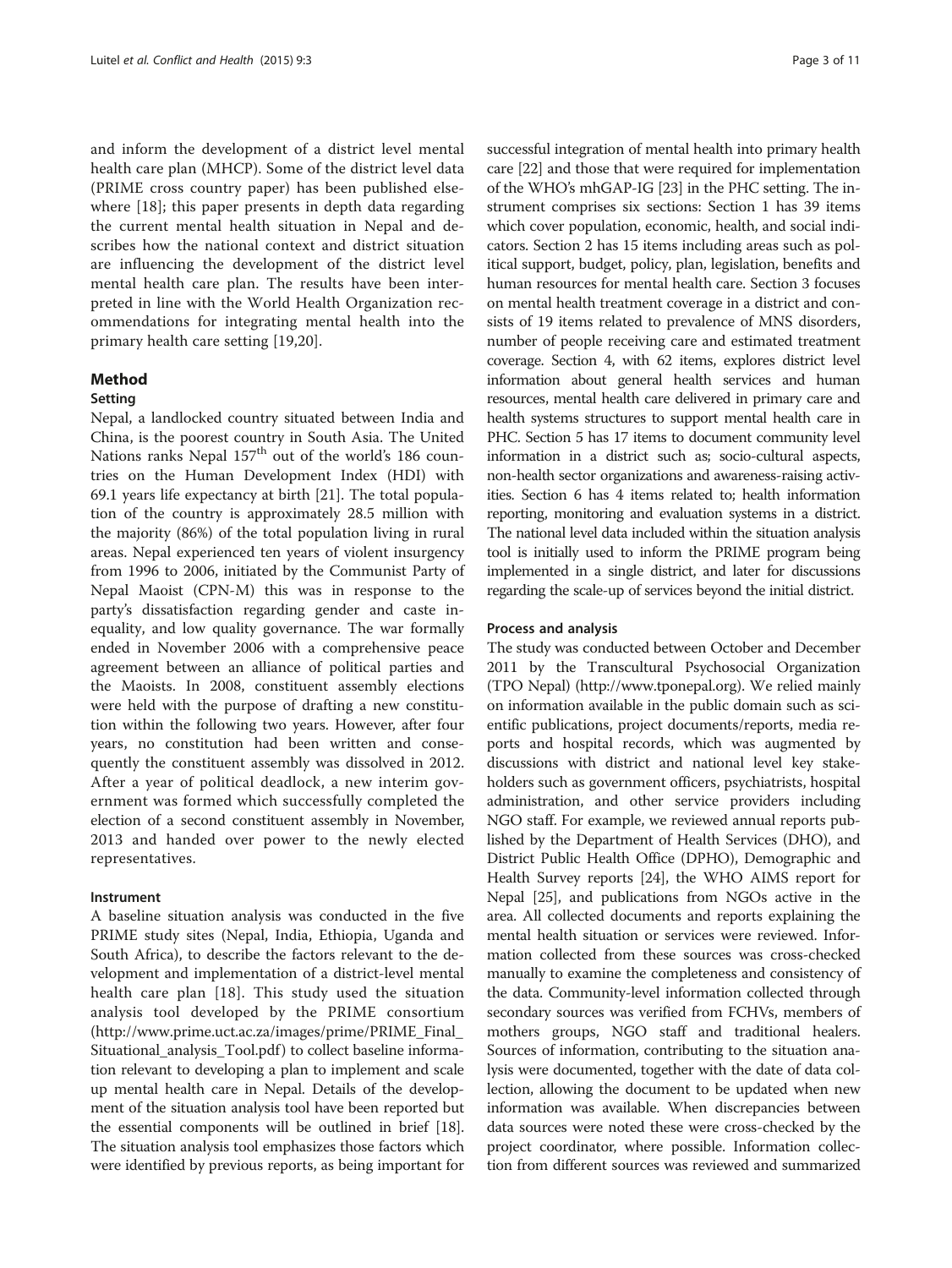in six broad themes following WHO's AIMS tool, in order to allow comparison. These themes were policy and infrastructure; mental health services; human resources, mental health in primary health care; public education and links with other sectors; and monitoring and supervision.

## Results

The results of the situation analysis have been presented in Table [1.](#page-4-0)

#### Policy and legislative framework

A mental health policy for Nepal was developed by the government in 1997 with the commitment of providing basic mental health services to the entire population by integrating mental health care into the existing health care system. The policy framework however, is yet to be implemented; as a result mental health services are essentially limited to a few hospitals, located in the larger cities. The mental health policy proposes several strategies to develop human resources for mental health services and ensure basic human rights of people with mental illness. The mental health legislation which ensures the human rights of people with mental illness was drafted in 2006, but its endorsement by the government is still pending. No clear data were available on the budget amount allocated to mental health and how this money is being spent, because the expenditure occurs in several different ministries including the Ministry of Health and Population and the Ministry of Education. Available data however, indicates that the budget allocated to mental health remains very small, i.e. latest available data reports that less than one percent of the total health budget is spent in mental health [[26\]](#page-9-0) and that a substantial proportion of that budget goes to hospital-based services.

#### Mental health services

Specialist mental health services were found to be limited to Zonal- or District hospitals. Across the whole country, there are estimated to be around 440 in-patient beds for people with mental illness (combining both governmental, 112 and private hospital facilities, 327); which amounts to 1.5 beds per 100,000 population. No separate in-patient service is available for children with mental illness in Nepal. Due to the geographical circumstances and lack of reliable transportation, Kathmandu (the capital city) or adjoining Indian cities were often the only options available for people with mental illness living in remote districts. In the public sector, counseling or psychotherapeutic services were found to be difficult to access due to the limited number of clinical psychologists. General counseling services are being provided by trained para-professional counselors employed by NGOs; however, such services tend to be limited to

specific population groups such as; people affected by conflict, survivors of human trafficking, victims of domestic and gender based violence, and refugees. No systematic data was available regarding the treatment of mental health problems by traditional or religious healers; however, traditional and religious healers are known to be the primary sources of treatment for (mental) health problems in the community [[27,28\]](#page-9-0).

#### Mental health in primary health care

Mental health services are supposed to be included among the basic health services expected to be delivered in PHC; however, there is limited data indicating delivery of mental health services in the PHC setting in practice. The Management Division, part of the Department of Health Services (DOH), mental hospital and some nongovernmental organizations (NGOs) have taken the initiative to train PHC workers in a few districts. The lack of refresher training and non-availability of essential psychotropic medicines, however, has meant that despite the training provided there continues to be a lack of availability of mental health services on a regular basis. Two psychotropic medications, phenobarbitone and amitryptyline, were found to be available in the primary health care centers (PHCC) and, more erratically, at the Health Post (HP) level, but no psychotropic medicine was available at the Sub-Health Post (SHP) level. No counseling or psychotherapeutic services were available through the primary health care system. Due to the lack of clear referral mechanisms from primary to tertiary care, people with mental illness were not being identified and treated effectively, even in the health facilities where there were trained health workers. No standardized training manuals, screening tools or guidelines were available, particularly for the training of PHC workers in detection, diagnosis and treatment of common and severe mental disorders.

## Human resources

The number of mental health specialists was found to be limited and concentrated in large urban areas. An estimated 25% of Nepali psychiatrists  $(N = 60)$  are working outside of the country. Data on the number of PHC workers that have received mental health training is incomplete. Available data indicate that around 900 PHC workers, mostly from PHCC level (156 district hospital/ PHC doctors; 672 Health Assistants/Auxiliary Health Workers/Staff Nurse; and 39 ANMs) have received such training. Due to the lack of timely supervision, refresher training and availability of psychotropic medications, most trained PHC workers are not delivering any mental health support services. Female community health volunteers (FCHVs), who are the first contact point of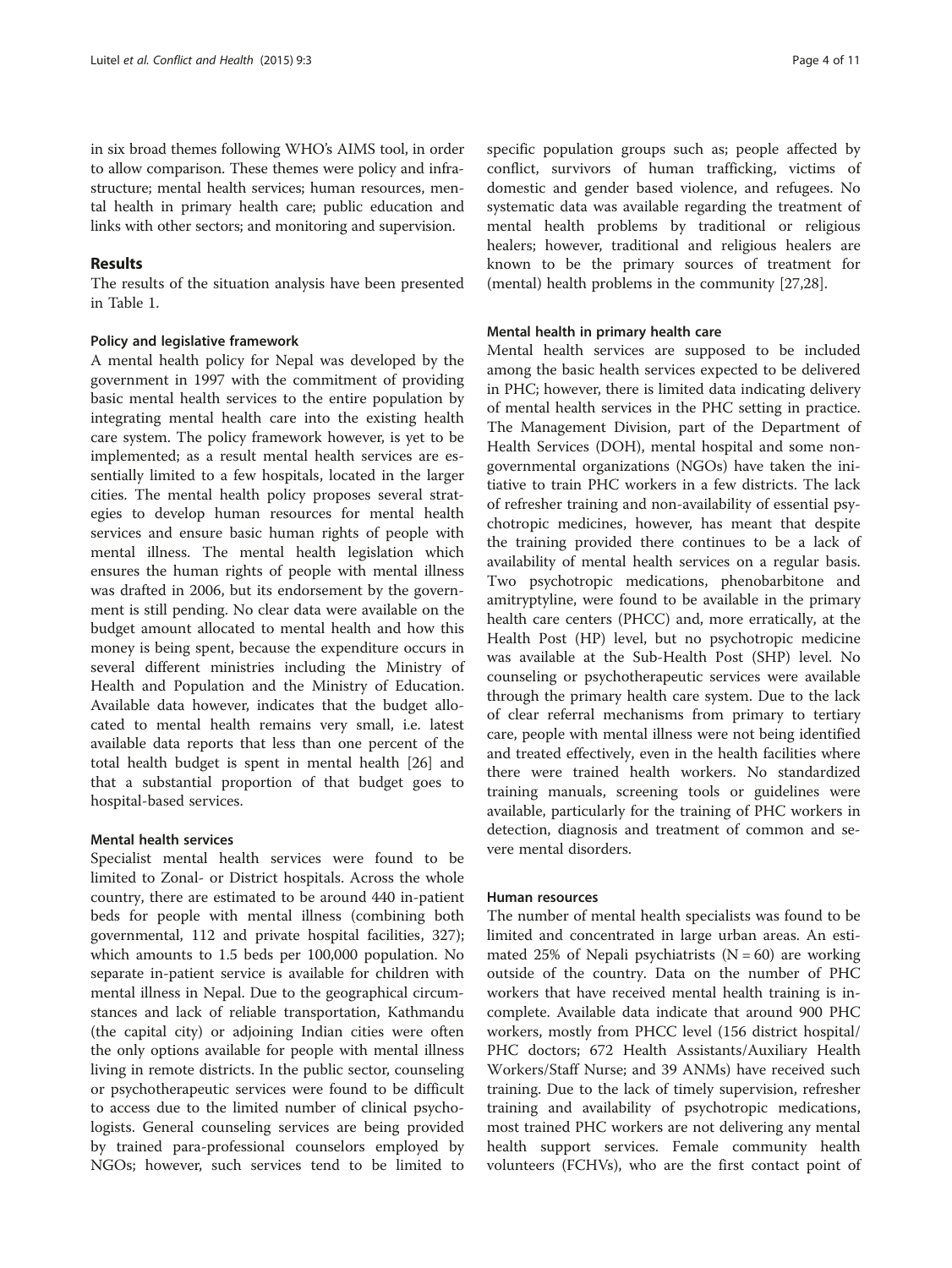## <span id="page-4-0"></span>Table 1 Mapping of results from situation analysis

| Category                                      | <b>Situation of Nepal</b>                                                                                                                                                                                                                                                                                                         | <b>Challenges for transformation</b>                                                                                                                               |
|-----------------------------------------------|-----------------------------------------------------------------------------------------------------------------------------------------------------------------------------------------------------------------------------------------------------------------------------------------------------------------------------------|--------------------------------------------------------------------------------------------------------------------------------------------------------------------|
| <b>Policy framework</b><br>and infrastructure | · National mental health policy developed in 1997.                                                                                                                                                                                                                                                                                | • Lack of implementation of the policy framework into practice                                                                                                     |
|                                               | • Policy proposes establishing a separate mental health<br>division in the MoHP                                                                                                                                                                                                                                                   | • Lack of endorsement of mental health legislation                                                                                                                 |
|                                               | • Policy aims to provide mental health services to all the<br>population by 2000                                                                                                                                                                                                                                                  | • No mental health division in the MoHP or Department of<br>Health Services (DoHS)                                                                                 |
|                                               | • Mental health legislation has been drafted                                                                                                                                                                                                                                                                                      | • Absence of a long-term mental health strategy and program                                                                                                        |
|                                               | • Mental health is also included under Disability Act and<br>ensures disability benefits to people with severe mental<br>illness                                                                                                                                                                                                  | • No sufficient budget allocation on mental health                                                                                                                 |
|                                               | • Minimal health budget is allocated for mental health                                                                                                                                                                                                                                                                            |                                                                                                                                                                    |
| Mental health<br>services                     | • Mental health services available in the country are mostly<br>institution based                                                                                                                                                                                                                                                 | • Lack of holistic treatment approach (community care to<br>specialized care) for the treatment of mental health problems                                          |
|                                               | • Out of 75 districts, only 7 district hospitals provide mental<br>health services                                                                                                                                                                                                                                                | • Lack of integration of mental health services to other<br>non-health sectors such as education, social welfare, and sports                                       |
|                                               | • Mental health services are limited to psychotropic<br>medication                                                                                                                                                                                                                                                                | • Lack of separate hospital for providing mental health services<br>to children and elderly people                                                                 |
|                                               | • About 450 mental health beds i.e. 1.5 per 100,000<br>population (both government and private hospitals) in the<br>country                                                                                                                                                                                                       | • Lack of training and involvement of community volunteers<br>(e.g. FCHVs and traditional healers) in identification and<br>referral of people with mental illness |
|                                               | · Traditional healers or/and religious leaders are a primary<br>source of mental health treatment in the community                                                                                                                                                                                                                |                                                                                                                                                                    |
|                                               | • NGOs provide community based mental health services to<br>the specific population; mostly these services are in isolation<br>with government services                                                                                                                                                                           |                                                                                                                                                                    |
| Mental health<br>services in the PHC          | • No systematic information available about the services of<br>mental health in the PHCs                                                                                                                                                                                                                                          | • Lack of standardized mental health training manual for PHC<br>workers                                                                                            |
|                                               | • Mental health services are available in few districts where<br>community mental health services are introduced by both<br>government and NGOs                                                                                                                                                                                   | • Lack of basic psychotropic medicines in the free drug list                                                                                                       |
|                                               |                                                                                                                                                                                                                                                                                                                                   | • Lack of formal referral mechanism from primary to<br>secondary/tertiary care or vice versa                                                                       |
|                                               |                                                                                                                                                                                                                                                                                                                                   | • Lack of mental health supervision mechanism in the existing<br>supervision system                                                                                |
|                                               | • Number of PHC staff trained on mental health by NGOs and<br>government in the country: General Doctors 156 (including<br>doctors from district hospital); Health Assistants/Auxiliary<br>Health Workers (AHWs)/Staff nurse 672; Nurse/auxiliary nurse<br>mid wife 39                                                            | • Lack of referral system from primary to tertiary care or vice<br>versa                                                                                           |
|                                               | · Only few (i.e. phenobarbitone and amitryptyline)<br>psychotropic medicines available in the PHCC and HP. No<br>psychotropic medicine available in the SHP                                                                                                                                                                       |                                                                                                                                                                    |
| Human resource                                | • Mental health services are coordinated by different<br>institutions in the center e.g. mental hospital, management                                                                                                                                                                                                              | • Lack of designated person in the MoHP to coordinate mental<br>health activities                                                                                  |
|                                               | division.                                                                                                                                                                                                                                                                                                                         | • Lack of specific strategy for developing human resources in                                                                                                      |
|                                               | • Limited human resource on mental health: 60<br>psychiatrists 60 (an estimated 25% are reported to be out<br>of the country); 25 psychiatrist nurses; 16 clinical<br>psychologists; 400-500 para-professional counselors<br>(trained by NGOs); 867 general doctors/PHC workers who<br>have received short mental health training | mental health<br>• Lack of mental health component in the existing curriculum<br>of all cadres of PHC workers                                                      |
|                                               |                                                                                                                                                                                                                                                                                                                                   | . No fulfillment of vacant position in the PHC for long time.                                                                                                      |
|                                               | • Most of the psychiatrists, psychiatrists nurse and<br>psychologists are working in private sector and in big cities                                                                                                                                                                                                             | • High staff turnover and frequent transfer in another places                                                                                                      |
|                                               | • Community health volunteers are not trained on mental<br>health issue                                                                                                                                                                                                                                                           |                                                                                                                                                                    |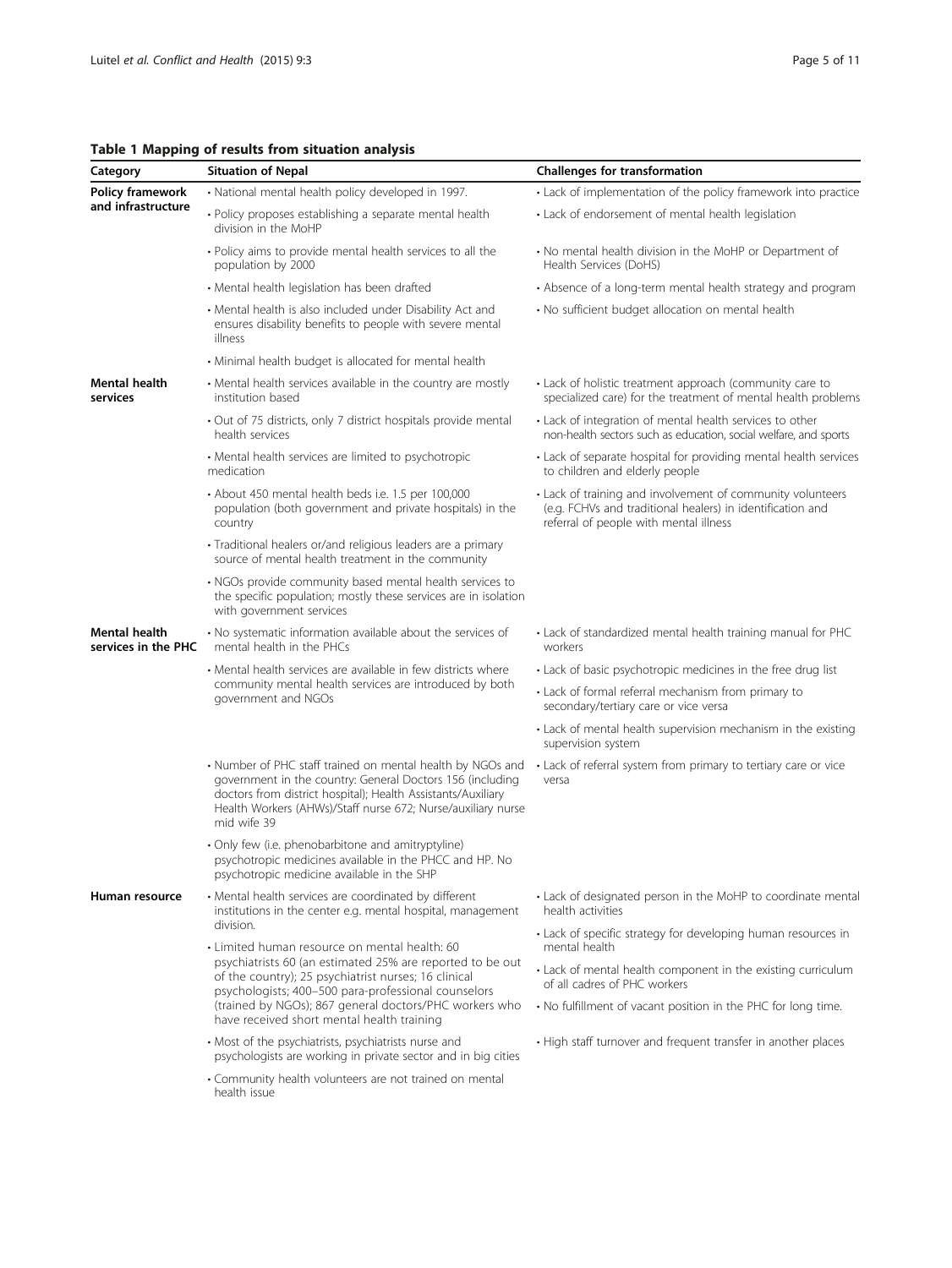| • Lack of mass sensitization program on mental health and<br>psychosocial issues in the community                  |                                                                                                                                                                                              |
|--------------------------------------------------------------------------------------------------------------------|----------------------------------------------------------------------------------------------------------------------------------------------------------------------------------------------|
| • Lack of coordination and linkage with other non health<br>sectors such as education and social welfare           |                                                                                                                                                                                              |
| • Lack of involvement of key community actors such as<br>teachers, and youth clubs for identification and referral |                                                                                                                                                                                              |
|                                                                                                                    | • A morbidity form is available for outpatient clinics, from PHC • Lack of involvement of mental health specialists (psychiatrist<br>and psychologist) in the supervision of the PHC workers |
|                                                                                                                    | • Lack of nationally representative epidemiological data on<br>mental health                                                                                                                 |
|                                                                                                                    | • Lack of data use culture at the Health Facility level                                                                                                                                      |
|                                                                                                                    |                                                                                                                                                                                              |
|                                                                                                                    |                                                                                                                                                                                              |
|                                                                                                                    |                                                                                                                                                                                              |

the current public health services, have not received mental health training.

#### Public education and link with other services

Mental health problems are highly stigmatized in the community. No mental health awareness programs have been carried out in the public health system. Some NGOs have taken the initiative to run community awareness programs; nevertheless, these programs were targeted to specific populations with limited resources. Due to the lack of a coordinating body in the Ministry of Health, NGO services are implemented in isolation from the public health system. Recently, the Ministry of Health and Population has established 'one-stop' crisis centers in some districts of Nepal to provide a comprehensive approach to people suffering from domestic and gender-based violence. Mental health care is a component of this service, but limited to basic psychosocial counseling services. The Ministry of Women, Children and Social Welfare has recently launched a National Minimum Standard (NMS) to ensure comprehensive care and support for survivors of human trafficking and victims of domestic and gender based violence, where

psychosocial and mental health services are included as cross-cutting themes [[29\]](#page-9-0). Stigma and discrimination were found to be one of the major barriers for seeking mental health care in the community. Two nationallevel user organizations have been established in the recent past to advocate for mental health services and the human rights of people with mental illness. A network of most of the organizations working in the mental health and psychosocial fields has also been established for policy advocacy [\(http://mhnetworknepal.org/\)](http://mhnetworknepal.org/).

#### Monitoring and research

Mental health indicators have been included in the health management information system (HMIS) from the sub-health post level upwards; although mental health services are not available in either the health post (HP) or sub-health post (SHP). The process of data collection for general health indicators begins at the community level. The Female Community Health Volunteers (FCHVs) use a pictorial register to document health services provided to the community. As these lay health workers are not trained in mental health issues, to date there has not been reporting of any data on mental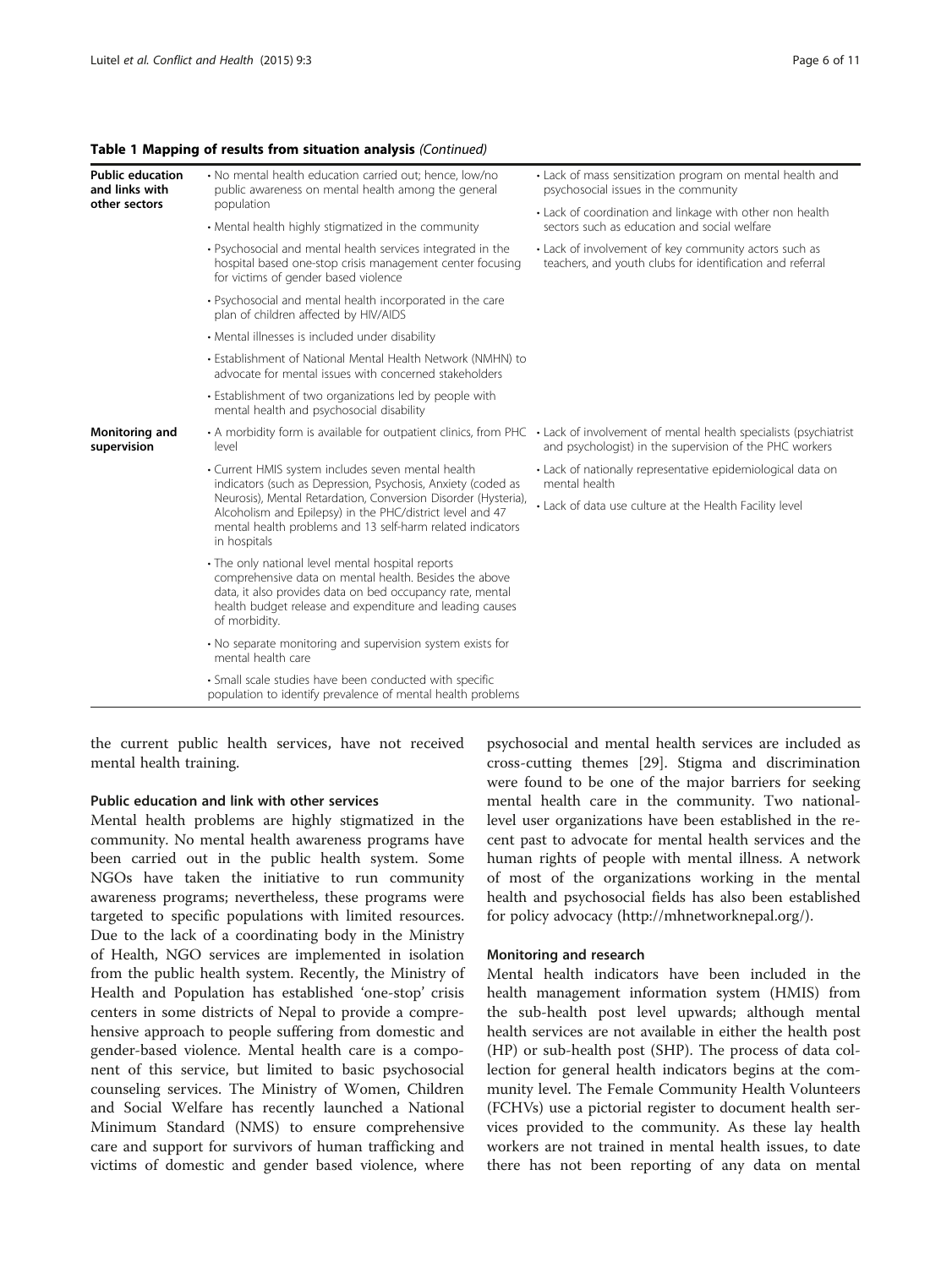health. At the PHC and district level either the senior Health Assistant or a medical doctor see the mental health patients and keep records in the out-patient department (OPD) register. Seven different mental disorders, including Depression, Psychosis, Anxiety (coded as Neurosis), Intellectual Disability (coded as Mental Retardation), Conversion Disorder (Hysteria), Alcohol Use Disorder (Alcoholism) and Epilepsy are recorded in the OPD register and reported to the District Health Data Bank located at the District Public Health Office. The data is then reported to a central HMIS section through a HMIS web-portal. Mental health inpatient hospitals and other mental health wards, within the national, regional and zonal hospitals report mental health information to the national HMIS. The annual reports (2008/09, 2009/10 and 2010/11) published by Department of Health Services (DoHS) report data on 47 different mental health problems and 13 items related to self-harm categorized as per ICD-10 definitions. Similar to other health indicators, the quality and accuracy of mental health data collected through HMIS is questioned in regional and national reviews. There are delays in HMIS reporting, sometimes there is under reporting and private health facilities do not regularly report to HMIS.

No national level epidemiological studies have been conducted; therefore no estimates of the national prevalence of mental health problems are available. A few small-scale studies have been conducted mainly by NGOs to identify the prevalence of mental health problems within specific population groups. There is no information regarding the treatment gaps for mental health care.

#### **Discussion**

## Overall situation

This situation analysis demonstrates the scarcity of population-wide mental health services in Nepal. Services are restricted to a few specialists operating mainly in private and/or urban settings. Policies regarding the integration of mental health into primary health care are available; however, these have not been operationalized or implemented. Despite many potential strengths, including the existence of mental health indicators integrated within the national HMIS system, the initiatives of several NGOs to promote community mental health, and the active role of user groups on the advocacy front, the situation of the mental health system is still dire in Nepal. No nationally representative data regarding the prevalence of mental health problems in Nepal are available; however, the studies that have been carried out, show that the prevalence of mental disorders in Nepal does not appear to be different from global prevalence [[30-34](#page-9-0)]. Lack of financial resources and low mental health literacy, in particular misconceptions about

mental health problems and stigma associated with mental health problems, contribute to delay or obstruct access to treatment for individuals. In addition, poverty, conflict, displacement and discrimination based on gender and caste/ethnicity, unemployment, and (labor) migration are found to be key risk factors for poor mental health in Nepal [[30,35\]](#page-9-0).

#### Improvements

Despite this bleak mental health situation, Nepal has made significant improvements in recent years in comparison to a situation analysis conducted by WHO (WHOAIMS) in 2006 [[25\]](#page-9-0). For example; the total number of psychiatrists has increased considerably. The number of mental health beds per 100,000 population was less than 1 (0.8) [\[25\]](#page-9-0); now it has been increased to 1.5 per 100,000 population. The involvement of user groups in mental health care, prevention and advocacy have become more established and two national level organizations led by service users have been instituted. Community based mental health programs have been initiated in a few districts by both the government and NGOs [[36,37\]](#page-9-0). In recent years, some initiatives have been taken to include mental health in national health priorities. For example, mental health has been included in the second health sector support program (NHSSP-II); 'one stop' crisis centers have been established, and psychosocial and mental health has been included in national minimum standards and standard operating procedures for the care and protection of trafficking survivors [[29](#page-9-0)]. Additionally mental health and psychosocial components in the protection and care for children affected by HIV/AIDS [[38](#page-9-0)]; and the provision of psychotropic medicines in the revised drug lists are key policy level initiatives in mental health and psychosocial care.

## Challenges in developing the district level mental health care plan

In spite of a significant improvement in the situation of mental health care in the last few years; there remain numerous challenges that have impeded the development of the district level mental care plan. Here, we have highlighted key challenges that were identified in the situation analysis and how these challenges were addressed while developing the district mental health plan. First, like other LMIC, there are scarce mental health human resources for providing mental health services in Nepal [[39\]](#page-9-0). Integration of mental health services in the PHC is presented as a strategy to reduce treatment gaps, even though this approach will add more responsibilities to the already overburdened health workers [[40\]](#page-9-0). Rather than providing training to a specific person in the PHC regarding mental health care; we have proposed to train all the PHC workers, to minimize the extra burden of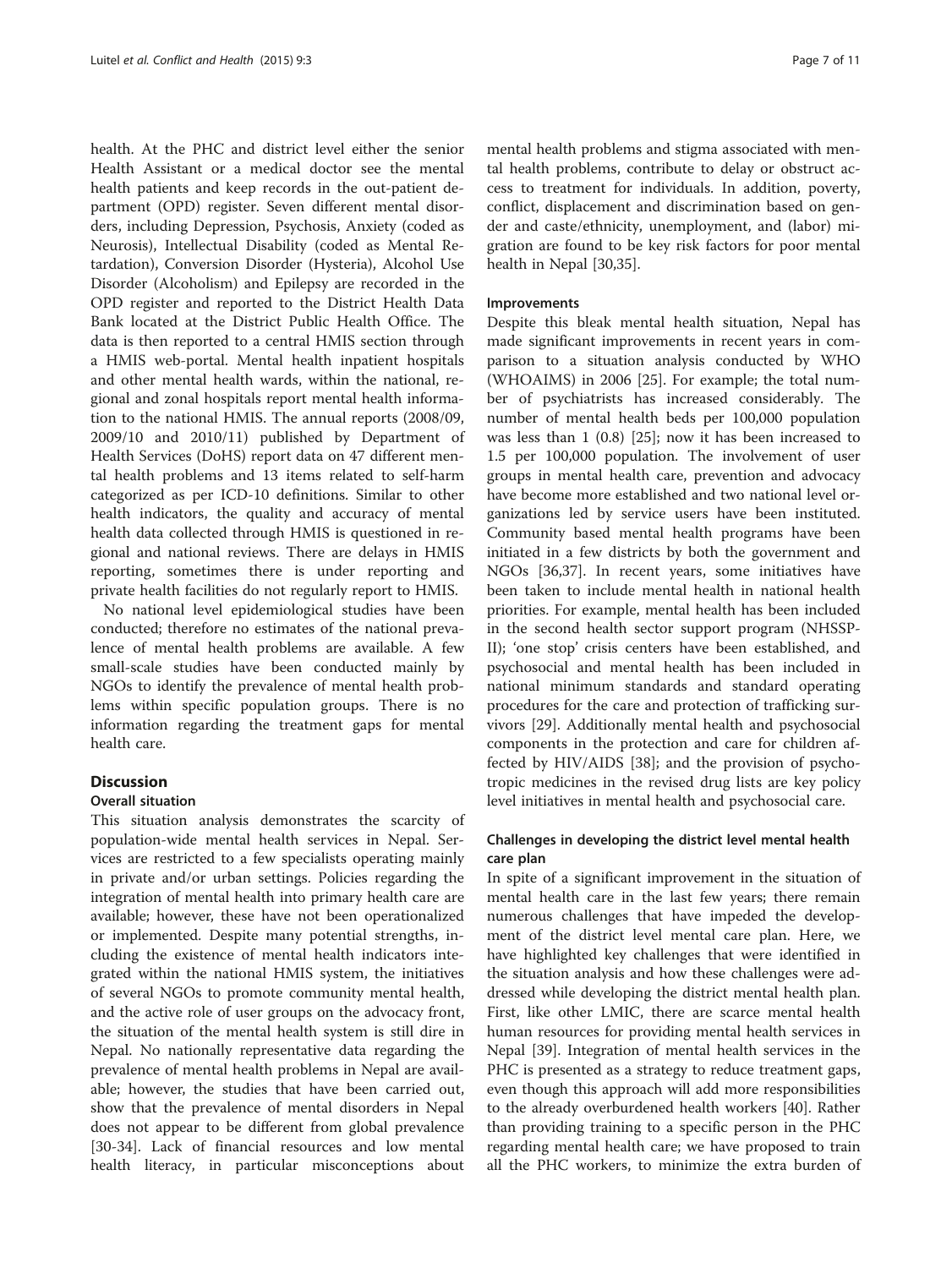work for one particular person. Secondly, the lack of psychotropic medicines in the PHC has obstructed the availability of mental health services. A memorandum of understanding (MOU) has been signed with the Ministry of Health and Population (MOHP) stating that the essential psychotropic drugs will be supplied through Primary Health Care Revitalization Division (PHC-RD) by allocating the financial budget to the District Public Heath Office (DPHO). Thirdly, a monthly case conference by a psychiatrist from the district hospital has been put in place, to bridge the gap of the current lack of mental health supervision in the existing health care system. Fourthly, considering the current work burden of the PHC workers, the concept of community counselors (i.e. one psychosocial counselor for a certain number of PHCs) has been integrated into the district level MHCP to relieve PHC workers from time-intensive psychotherapeutic services. Fifthly, collaboration with the National Health Training Center (NHTC) has been initiated to conduct training and accredit training certificates for PHC workers, and to ensure that the training manual is in line with government standards. Sixthly, despite the Nepalese government's commitment to establish a separate division, to coordinate mental health activities as stated in policy, it has not yet been operationalised. The MOHP has agreed to assign a senior level officer in the MOHP to facilitate coordination of the project activities at the national level; this has also been included in the MOU. Seventhly, a Community Informant Detection Tool (CIDT) has been developed to facilitate community detection of mental health problems and increase referral to the PHCs [[41](#page-9-0)]. Female Community Health Volunteers (FCHVs) and mothers group leaders, who are often the first point of contact in their community, have been trained in the use of CIDT. Finally, a referral system has been developed with district hospitals for severe cases in need of specialized care.

## Opportunities for developing district mental health care plan

Globally, several initiatives have taken place to reduce the treatment gap for mental health. Many international and national initiatives and other contextual factors have facilitated the development of district level mental health care plan under PRIME. Firstly, the WHO Mental Health Gap Action Program (mhGAP), has been developed to assist in the scaling-up of mental health services in LMIC [\[3](#page-9-0)], and this has been adopted in the Nepalese context to develop the district level mental health care plan. Secondly, the mental health policy (1997) has emphasized the integration of mental health into the PHC by mobilizing existing health workers; and the recent study among the PHC workers has found a positive response and willingness of PHC workers to engage in the

process of task shifting [\[40\]](#page-9-0). Thirdly, the Nepal health sector support program II (2010–2015) has included mental health components, with the aim of developing a model that could allow integration of mental health into primary health care [\[42](#page-9-0)]. Fourthly, initiatives to provide mental health services to specific populations have already been started through the establishment of 'one stop' crisis centers in some districts [[43](#page-9-0)]. Fifthly, the Inter Agency Standing Committee (IASC) guidelines on mental health and psychosocial support; which emphasized the value of integrated mental health services, has been translated and pilot-tested in Nepal [[44\]](#page-9-0) and Nepal has also signed international conventions including Universal Declaration of Human Rights (UDHR), International Convention of Economic, Social and Cultural Rights (INCESCR) and the Convention on Rights of People with Disabilities (CRPD). Sixthly, a greater need for mental health services in the post-conflict situation has been indicated in a study conducted immediately after the peace agreement between the Government of Nepal and the Maoists which identified a high prevalence of mental health problems in Chitwan and recommended the urgent need for mental health care [\[30\]](#page-9-0). Finally, as in other post conflict settings, where post-conflict system restructuring has lead to opportunities for improving mental health care [[45](#page-9-0)[,46](#page-10-0)]; currently several policy developments initiatives (e.g. Health Act, Mental Health Act, Nepal Health Sector Support Program III) are occurring in post conflict Nepal that can be capitalized upon. The current study can contribute to this policy development process, by identifying the areas for improvement, as well as providing some proof of concept of district level mental health care.

#### Implications

Recommendations from this situation analysis focus on addressing the identified gaps, particularly for the integration of mental health into the existing health care system. Firstly, it would be easier to coordinate mental health activities and issues with the government, at the central and district level, if a separate mental health unit were to be established in the MoHP. Secondly, considering the risk of overburdening the existing health workers and lack of mental health specialists in many of the districts, we recommend the development of a mid-level mental health and psychosocial cadre within the primary health care system. The concept of mid level mental health professionals has been put into practice in other LMICs such as Uganda [\[47](#page-10-0)] and Liberia [\[48](#page-10-0)]. Thirdly, as no mental health services are currently available in many of the districts, an efficient referral mechanism should be established to provide specialist mental health services to people with severe mental disorders. Fourthly, non-governmental organizations (NGOs) can play an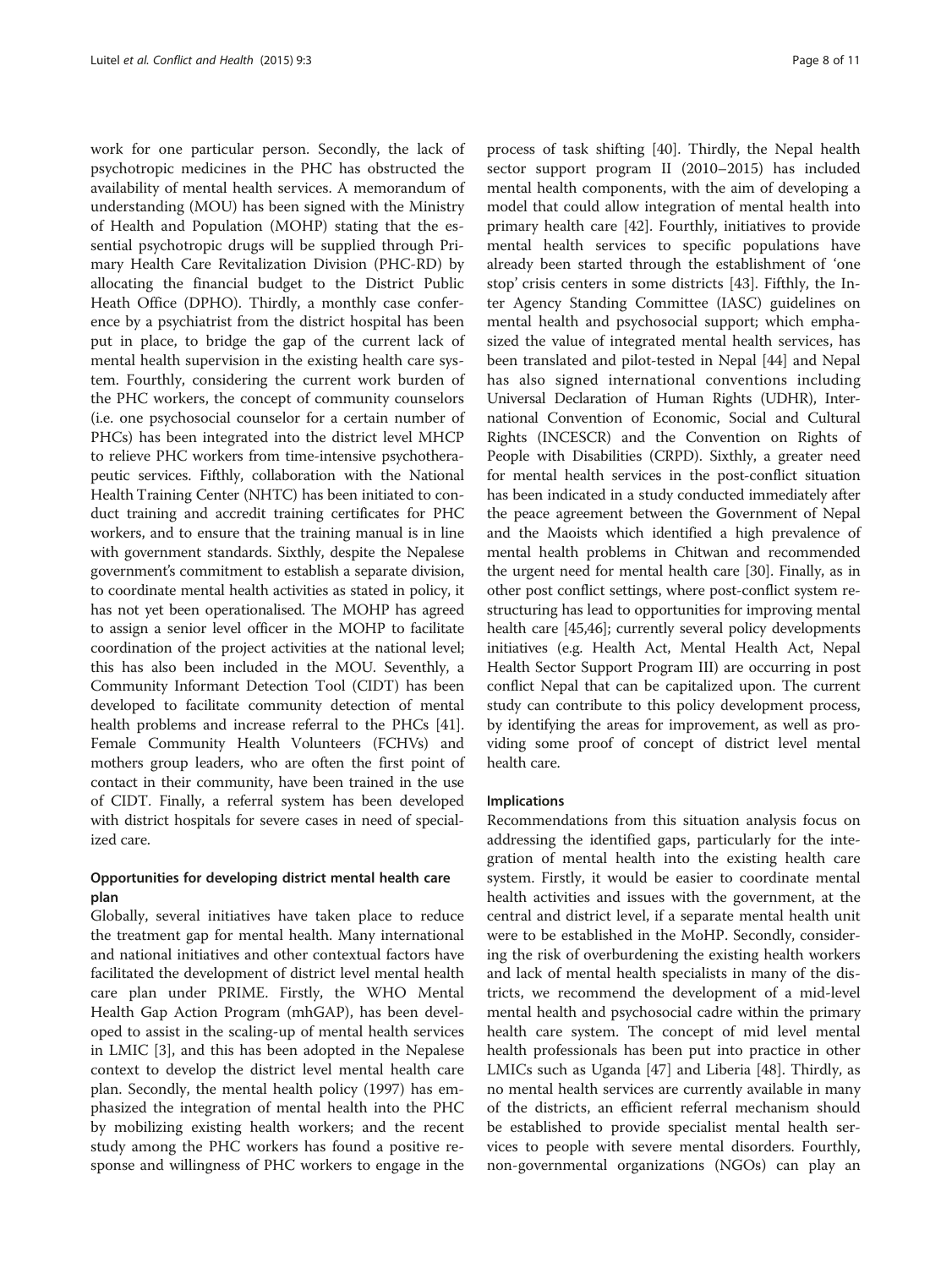important role in developing and delivering models for more innovative services; supporting government initiatives and building capacity [\[49-51](#page-10-0)]. In Nepal, NGOs have played an important role, especially in providing mental health services for disaster-struck populations, developing community-based mental health care, creating awareness on mental health issues and advocacy [\[52](#page-10-0)]. NGOs therefore may need to be involved in the development and implementation of sustainable mental health services. The community at large has a significant role in mental health advocacy and service delivery. Comparisons can be drawn between Nepal and Cambodia as both are war torn countries. The experience in Cambodia of establishing mental health systems highlights the importance of cultural sensitivity and mobilization of local resources, where mental health services were able to be delivered by traditional healers and key community leaders, along with basic mental health care, integrated into primary health care. [[53](#page-10-0)]. Other studies also echo the importance of the involvement of community members as they are culturally sensitive to the context, culture, beliefs and values [\[54\]](#page-10-0). Service users and community members may therefore need to be involved in development and implementation of sustainable mental health services.

Our study has some limitations. The most important limitation is that the PRIME situation analysis focuses on readily measurable health system indicators, and data was collected mainly from secondary sources i.e. published data, grey literature, and organization reports. Secondly, this report does not provide an in-depth understanding of attitudinal factors, for example, the acceptability of task-sharing mental health care by health care workers and community members. This issue was addressed in the qualitative formative research, conducted by the PRIME study and has been published elsewhere [\[40](#page-9-0)]. Nonetheless, the PRIME situation analysis tool yields data that has value for the planning of integrated mental health services, as well as evaluating the impact of implementing these plans. Further, the core focus of the PRIME situation analysis tool was to collect detailed district level information to map the major gaps to be addressed, by the district mental health care plan. In doing so, only limited national level information was assessed, which is something that should be addressed when using the tool for national level situation analyses.

The strengths of the PRIME situation analyses tool were twofold: (a) it structured the process of development of services to respond to existing gaps, and (b) it engaged local stakeholders by using local data and context as the starting point for the MHCP development.

#### Conclusion

This study has underlined many of the known challenges in mental health care in Nepal. However, the results of

this study were very helpful for the development of the district level mental health care plan, especially regarding how national context and the district situation can influence the district care plan and what is realistic and feasible given the current lack of capacity at the district level. The key challenges which had influenced the development of the district MHCP included; overburdened health workers, the lack of psychotropic medicines in the PHC especially in the HP and SHP, the lack of mental health supervision in the existing system of care, the lack of a coordinating body in the MoHP, and stigma and discrimination associated with mental illness in the community. Many strategies were adopted to overcome these challenges which included the involvement of MoHP in the program, especially providing psychotropic medicines and appointing a senior level officer to facilitate project activities and collaboration with NHTC. In addition, the lasting effect of the decade-long conflict still exerts an impact on the mental health and psychosocial well-being of people [[30](#page-9-0),[55](#page-10-0)]. The provision of separate mid level mental health and psychosocial cadre at PHC may need to be considered to meet the level of need. Nepal has seen clear progress in strengthening the mental health care system in the past decade or so, however, major improvements are still required. The weak governance system explains many of the remaining gaps, but also offers opportunities for re-structuring mental health services in post-conflict Nepal.

#### Abbreviations

FCHV: Female community health volunteer; HMIS: Health management information system; HP: Health post; LMIC: Low and middle income country; MOH: Ministry of health; MoHP: Ministry of health and population; mhGAP: Mental health gap action program; NGO: Non-Governmental Organization; PHC: Primary health care; PHCC: Primary health care center; PRIME: Programme for improving mental health care; SHP: Sub-health post; WHO: World Health Organization.

#### Competing interests

The authors declare that they have no competing interests.

#### Authors' contributions

NPL was responsible for study design, was responsible for implementation of the study, and drafting the manuscript; MJ was responsible for study design, contributed to drafting manuscript; AA responsible for data collection and reviewing the manuscript; NU responsible for reviewing the manuscript; CH was involved in the development of the study design, responsible for developing data collection tools, contributed to drafting manuscript; CL was involved in the study design, and contributed to drafting the manuscript; IHK contributed to drafting manuscript. All authors read and approved the final manuscript.

#### Acknowledgements

This document is an output from the PRIME Research Programme Consortium, funded by UK aid from the UK Government, however the views expressed do not necessarily reflect the UK Government's official policies. We want to thank Ms. Sirjana Pandey, Mr. Laxminath Koirala and Ms. Prasansa Subba for their involvement in the study. This manuscript is part of the 'Filling the Void: Health systems in fragile and conflict affected states' thematic series.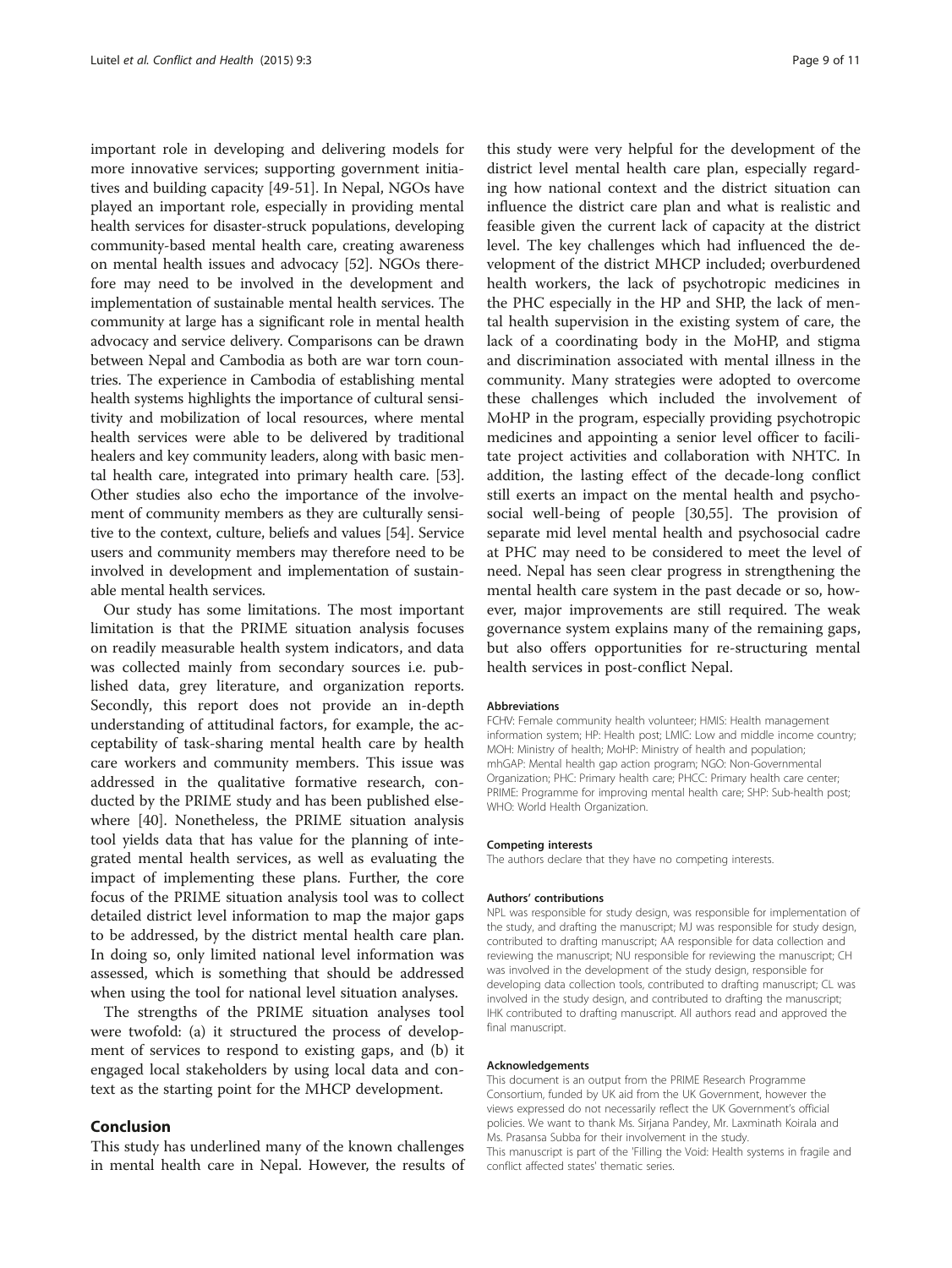#### <span id="page-9-0"></span>Author details

<sup>1</sup> Research Department, Transcultural Psychosocial Organization (TPO), Kathmandu, Nepal. <sup>2</sup>Research and Development Department, HealthNet TPO, Lizzy Ansinghstraat 163, 1073 RG, Amsterdam, The Netherlands. <sup>3</sup>Centre for Global Mental Health, Institute of Psychiatry, Psychology and Neuroscience, King's College London, Box P029, De Crespigny Park, London, SE5 8AF, UK. <sup>4</sup> <sup>4</sup>Department of Psychiatry, School of Medicine, College of Health Sciences, Addis Ababa University, Addis Ababa, Ethiopia. <sup>5</sup>Alan J Flisher Centre for Public Mental Health, Department of Psychiatry and Mental Health, University of Cape Town, Cape Town, South Africa. <sup>6</sup>Faculty of Social and Behavioural Sciences, Utrecht University, Utrecht, The Netherlands.

#### Received: 14 May 2014 Accepted: 26 December 2014 Published online: 06 February 2015

#### References

- 1. Whiteford HA, Degenhardt L, Rehm J, Baxter AJ, Ferrari AJ, Erskine HE, et al. Global burden of disease attributable to mental and substance use disorders: findings from the Global Burden of Disease Study 2010. Lancet. 2013;382(9904):1575–86.
- Kohn R, Saxena S, Levav I, Saraceno B. The treatment gap in mental health care. Bull World Health Organ. 2004;82(11):858–66.
- 3. WHO. Mental Health Gap Action Programme (mhGAP): Scaling up care for mental, neurological and substance use disorders. Geneva: World Health Organization; 2008.
- 4. Lund C, Breen A, Flisher AJ, Kakuma R, Corrigall J, Joska JA, et al. Poverty and common mental disorders in low and middle income countries: A systematic review. Soc Sci Med. 2010;71(3):517–28.
- 5. Teferra S, Shibre T, Fekadu A, Medhin G, Wakwoya A, Alem A, et al. Five-year mortality in a cohort of people with schizophrenia in Ethiopia. BMC Psychiatry. 2011;11:165.
- 6. Kakuma R, Minas H, van Ginneken N, Dal Poz MR, Desiraju K, Morris JE, et al. Human resources for mental health care: current situation and strategies for action. Lancet. 2011;378(9803):1654–63.
- 7. WHO. Mental Health Atlas 2011. Geneva: World Health Organization; 2011.
- 8. Eaton J, McCay L, Semrau M, Chatterjee S, Baingana F, Araya R, et al. Scale up of services for mental health in low-income and middle-income countries. Lancet. 2011;378(9802):1592–603.
- Patel V, Weiss HA, Chowdhary N, Naik S, Pednekar S, Chatterjee S, et al. Effectiveness of an intervention led by lay health counsellors for depressive and anxiety disorders in primary care in Goa, India (MANAS): a cluster randomised controlled trial. Lancet. 2010;376(9758):2086–95.
- 10. van Ginneken N, Tharyan P, Lewin S, Rao GN, Meera SM, Pian J, et al. Non-specialist health worker interventions for the care of mental, neurological and substance-abuse disorders in low- and middle-income countries. Cochrane Database Syst Rev. 2013;11:Cd009149.
- 11. Cohen A. The Effectiveness of Mental Health Services in Primary Care: The View from the Developing World. Geneva: WHO; 2001.
- 12. Patel V. The future of psychiatry in low- and middle-income countries. Psychol Med. 2009;39(11):1759–62.
- 13. Singh S, Dahal K, Mills E. Nepal"s war on human rights: a summit higher than Everest. Int J Equity Health 2005, 4(9) doi:10.1186/1475-9276-4-9
- 14. Singh S. Impact of long-term political conflict on population health in Nepal. Can Med Assoc J. 2004;171(12):1499–502.
- 15. MoHP. National Mental Health Policy. Kathmandu: Ministry of Health and Population; 1997.
- 16. MoH. National Health Policy 1991. Kathmandu: Ministry of Health; 1991.
- 17. Lund C, Tomlinson M, De Silva M, Fekadu A, Shidhaye R, Jordans M, et al. PRIME: a programme to reduce the treatment Gap for mental disorders in five low- and middle-income countries. PLoS Med. 2012;9(12):e1001359.
- 18. Hanlon C, Luitel NP, Kathree T, Murhar V, Shrivasta S, Medhin G, et al. Challenges and opportunities for implementing integrated mental health care: a district level situation analysis from five low- and middle-income countries. PLoS One. 2014;9(2):e88437.
- 19. WHO. The World Health Report Mental Health: New Understanding, New Hope. Geneva: World Health Organization; 2001.
- 20. WHO. Integrating Mental Health into Primary Care : A Global Perspective. Geneva: WHO; 2008.
- 21. UNDP. Human Development Report 2013, The Rise of the South: Human Progress in a Diverse World. New York: United Nation Development Program; 2013.
- 22. Thornicroft G, Alem A, Antunes Dos Santos R, Barley E, Drake RE, Gregorio G, et al. WPA guidance on steps, obstacles and mistakes to avoid in the implementation of community mental health care. World Psychiatry. 2010;9(2):67–77.
- 23. WHO. mhGAP Intervention Guide for Mental, Nuerological, and Substance Abuse Disorders in non-Specialized Health Settings. Geneva: World Health Organization; 2010.
- 24. MoHP ERAN, Inc II. Nepal Demographic and Health Survey 2011. Kathmandu, Nepal: Ministry of Health and Population, New ERA, and ICF International, Calverton, Maryland; 2012.
- 25. WHO. WHO-AIMS Report on Mental Health System in Nepal. Kathmandu: World Health Organization and Ministry of Health; 2006.
- 26. Regmi S, Pokharel A, Ojha S, Pradhan S, Chapagain G. Nepal mental health country profile. Int Rev Psychiatry (Abingdon, England). 2004;16(1–2):142–9.
- 27. Pradhan S, Sharma S, Malla D, Sharma R. A study of help seeking behavior of psychiatrist patients. J Kathmandu Med Coll. 2013;2(3):21–4.
- 28. Shrestha M, Pradhan S, Sharma S. Morbidity pattern of psychiatric disorders in patient seeking treatment in psychiatric OPD of private tertiary care hospital. Postgrad Med J NAMS. 2011;11(1):28–33.
- 29. MWCSW. National Minimum Standard for the Care and Protection of Victims/Survivors of Trafficking in Persons. Ministry of Women, Children and Social Welfare: Kathmandu; 2012.
- 30. Luitel NP, Jordans MJ, Sapkota RP, Tol WA, Kohrt BA, Thapa SB, et al. Conflict and mental health: a cross-sectional epidemiological study in Nepal. Soc Psychiatry Psychiatr Epidemiol. 2013;48(2):183–93.
- 31. Kohrt BA, Speckman RA, Kunz RD, Baldwin JL, Upadhaya N, Acharya NR, et al. Culture in psychiatric epidemiology: using ethnography and multiple mediator models to assess the relationship of caste with depression and anxiety in Nepal. Ann Hum Biol. 2009;36(3):261–80.
- 32. Kohrt BA, Jordans MJ, Tol WA, Speckman RA, Maharjan SM, Worthman CM, et al. Comparison of mental health between former child soldiers and children never conscripted by armed groups in Nepal. JAMA. 2008;300(6):691–702.
- 33. Tol WA, Komproe IH, Thapa SB, Jordans MJ, Sharma B, De Jong JT. Disability associated with psychiatric symptoms among torture survivors in rural Nepal. J Nerv Ment Dis. 2007;195(6):463–9.
- 34. Thapa SB, Hauff E. Psychological distress among displaced persons during an armed conflict in Nepal. Soc Psychiatry Psychiatr Epidemiol. 2005;40(8):672–9.
- 35. MoHP. Maternal Mortality and Morbidity Study, 2008/09. Kathmandu: Ministry of Health and Population; 2009.
- 36. Upadhyaya K, Nakarmi B, Prajapati B, Timilsina M. Morbidity profile of patients attending the centers for mental health service provided jointly by the Government of Nepal and Community mental health service of Community Mental Health and Counseling- Nepal (CMC-Nepal). J Psychiatrists' Assoc Nepal. 2013;2(1):14–9.
- 37. Raja S, Underhill C, Shrestha P, Sunder U, Mannarath S, Wood SK, et al. Integrating mental health and development: a case study of the BasicNeeds Model in Nepal. PLoS Med. 2012;9(7):e1001261.
- 38. MoHP. Mainstreaming psychosocial care in the existing health care system for children affected by AIDS. Kathmandu: Ministry of Health and Population; 2012.
- 39. Saraceno B, van Ommeren M, Batniji R, Cohen A, Gureje O, Mahoney J, et al. Barriers to improvement of mental health services in low-income and middle-income countries. Lancet. 2007;370(9593):1164–74.
- 40. Jordans MJ, Luitel NP, Tomlinson M, Komproe IH. Setting priorities for mental health care in Nepal: a formative study. BMC Psychiatry. 2013;13:332.
- 41. Jordans, M.J.D., Kohrt, B.A., Luitel, N.P., Komproe, I. & Lund, C. (In press). Accuracy of pro-active case finding for mental disorders by community informants in Nepal. British Journal of Psychiatry.
- 42. MoHP. Nepal health sector support programme implementation Plan II (2010–2015). Kathmandu: Ministry of Health and Population; 2010.
- 43. MoHP. Hospital Based One-stop Crisis Management Centre (OCMC) Operational Manual, 2067 (official Nepali version). Kathmandu: Ministry of Health and Population; 2011.
- 44. Jordans MJ, Upadhaya N, Tol W, Shrestha P, Doucet J, Gurung R, et al. Introducing the IASC Mental Health and Psychosocial Support Guidelines in Emergencies in Nepal: a process description. Intervention. 2010;8(1):52–63.
- 45. Ventevogel P, van de Put W, Faiz H, van Mierlo B, Siddiqi M, Komproe IH. Improving access to mental health care and psychosocial support within a